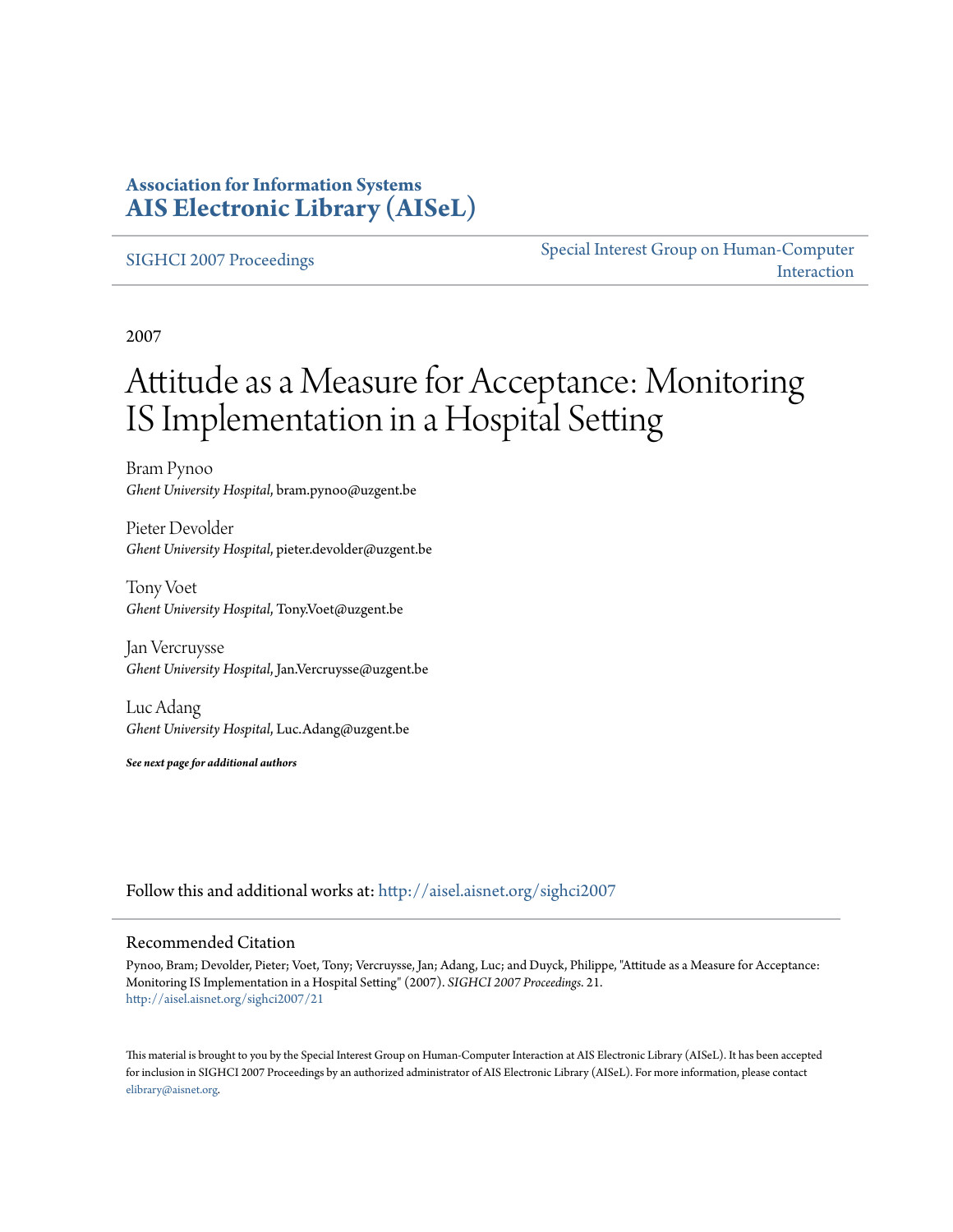## **Authors**

Bram Pynoo, Pieter Devolder, Tony Voet, Jan Vercruysse, Luc Adang, and Philippe Duyck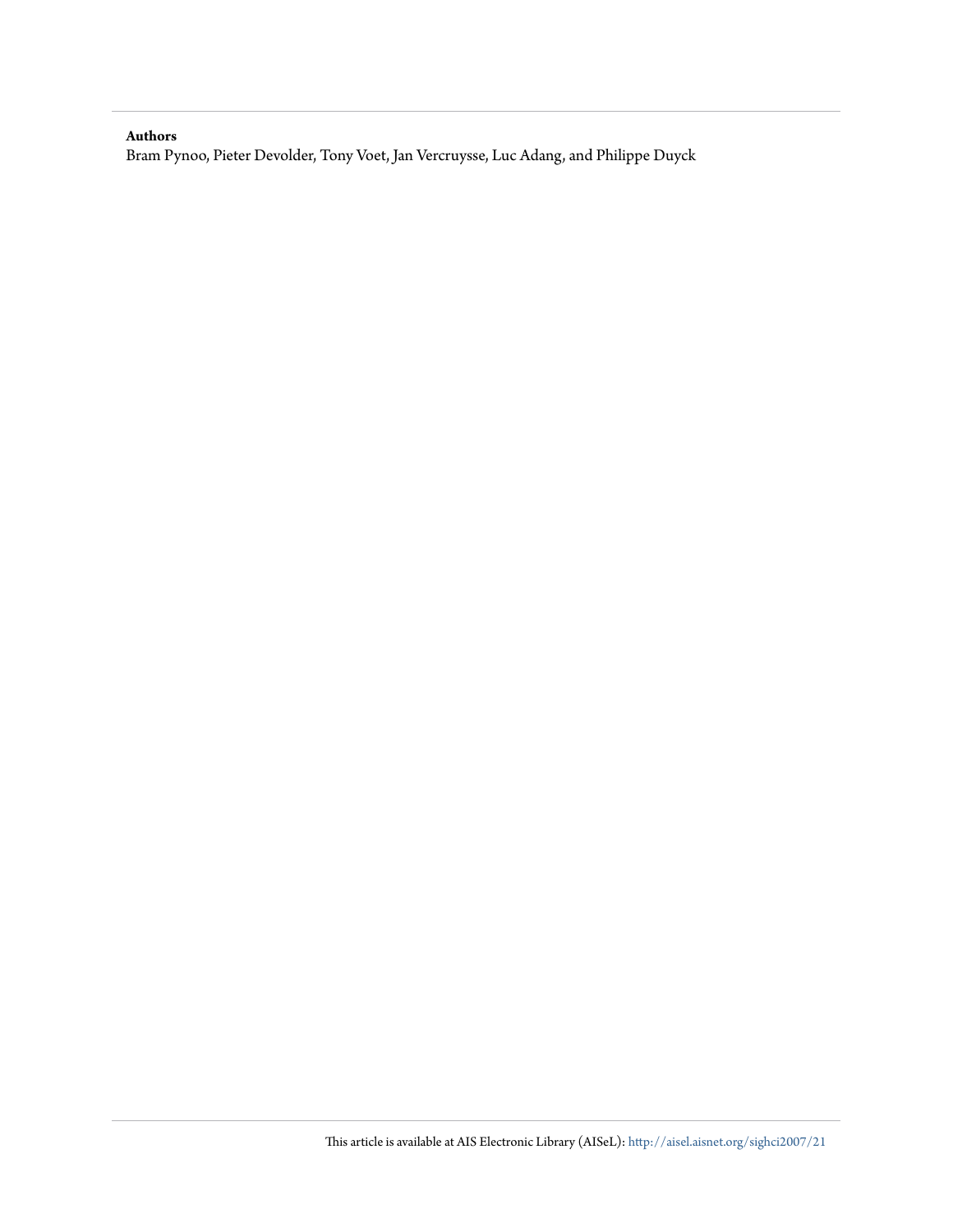# **Attitude as a Measure for Acceptance: Monitoring IS Implementation in a Hospital Setting**

**Bram Pynoo** Ghent University Hospital Bram.Pynoo@uzgent.be **Jan Vercruysse** Ghent University Hospital Jan.Vercruysse@uzgent.be

**Pieter Devolder** Ghent University Hospital Pieter.Devolder@uzgent.be **Luc Adang**

Ghent University Hospital Luc.Adang@uzgent.be

## **Tony Voet** Ghent University Hospital Tony.Voet@uzgent.be **Philippe Duyck** Ghent University Hospital Philippe.Duyck@uzgent.be

## **ABSTRACT**

The aim of this study was to assess whether Attitude Toward Technology (ATT) is a better measure of technology acceptance than Behavioral Intention (BI) in a mandatory medical setting. A questionnaire was taken in two hospitals, one university (Setting 1) and one private (Setting 2). The technology studied was PACS (Picture Archiving and Communication System). The questionnaire was taken on several occasions: preimplementation (T1, both Settings); three months postimplementation (T2, S2); and one year after the transition was completed (T3, S1; S2 is underway). Four models were assessed: (1a) original TAM with ATT, (1b) TAM with BI replacing ATT, (2a) UTAUT, and (2b) UTAUT with ATT replacing BI. Our preliminary results indicate that ATT is indeed a better measure for acceptance than BI. Variance explained in ATT ranged from .47 to .72, in BI from .12 to .45. BI was the best predictor of USE.

## **Keywords**

technology acceptance, medical setting, attitude, TAM, UTAUT, PACS.

## **INTRODUCTION**

In this study, physicians' acceptance of PACS is measured in two hospitals on different times during the implementation process. To achieve this, we will assess two technology acceptance models, the Technology Acceptance Model (TAM, Davis 1986) and the Unified Theory of Acceptance and Use of Technology (UTAUT, Venkatesh et al. 2003). This study differs in some aspects from previous studies. First, our study is performed in a mandatory setting. With some exceptions (Brown et al. 2002; Venkatesh et al. 2003), Information Systems (IS) acceptance is studied in voluntary settings and most acceptance models are specifically tailored to be used in a voluntary setting. Brown et al. (2002) showed that in a mandatory setting a different pattern of relationships arose depending on the dependent variable, ATT or BI. Second, in this study, the old and new systems coexist until the users and the hospital are ready to make the switch. Moreover, the users feel no need to make the

transition as the old system functions well. In Brown et al. (2002), the company made the switch during the weekend, so that the users were still using the old system on Friday and the new on Monday.

So the aim of the study is to evaluate whether ATT is a better measure of technology acceptance than BI in a mandatory medical setting.

## **THEORY**

## **The transition to PACS**

The medical field of radiology is evolving from an analog environment into a digital workspace. Previously radiological images were developed or printed onto film. But now with the advent of PACS, radiological images are digitally stored in the PACS and visualized through a PACS web viewer. This transition from analog to digital has been done in a large number of hospitals worldwide. Baumann and Gell (2000) performed a large-scale survey on the presence of PACSs. They identified 177 PACSs on a total of 363 returned surveys, while another 58 sites indicated that they would install one in the subsequent two years. Most of the systems they identified were situated in North America. Recently, Sutton (2007) reported that 64% of the NHS hospitals in England were using PACS; and the positive attitude toward the introduction of PACS was confirmed in studies of Frund et al. (2007) and Bauman and Gell (2000), who found that over 90% of the users would recommend PACS to others. These findings come as no surprise as the benefits of PACS are tangible on different levels throughout the hospital (see Table 1). Although PACS implementation failures are very rare – in a follow-up study only 5.5% of the respondents had abandoned their PACS or decreased its use (Bauman and Gell 2000) – some pitfalls have to be overcome in order for PACS to be accepted and fully used. Johnson and Dye (1995) identified ten steps to improve PACS implementation success. The most important for this study are: (1) not overselling PACS; (2) addressing physical needs; (3) identification of a project champion to lead the project; and (4) the commitment of the upper management. It is also obvious that training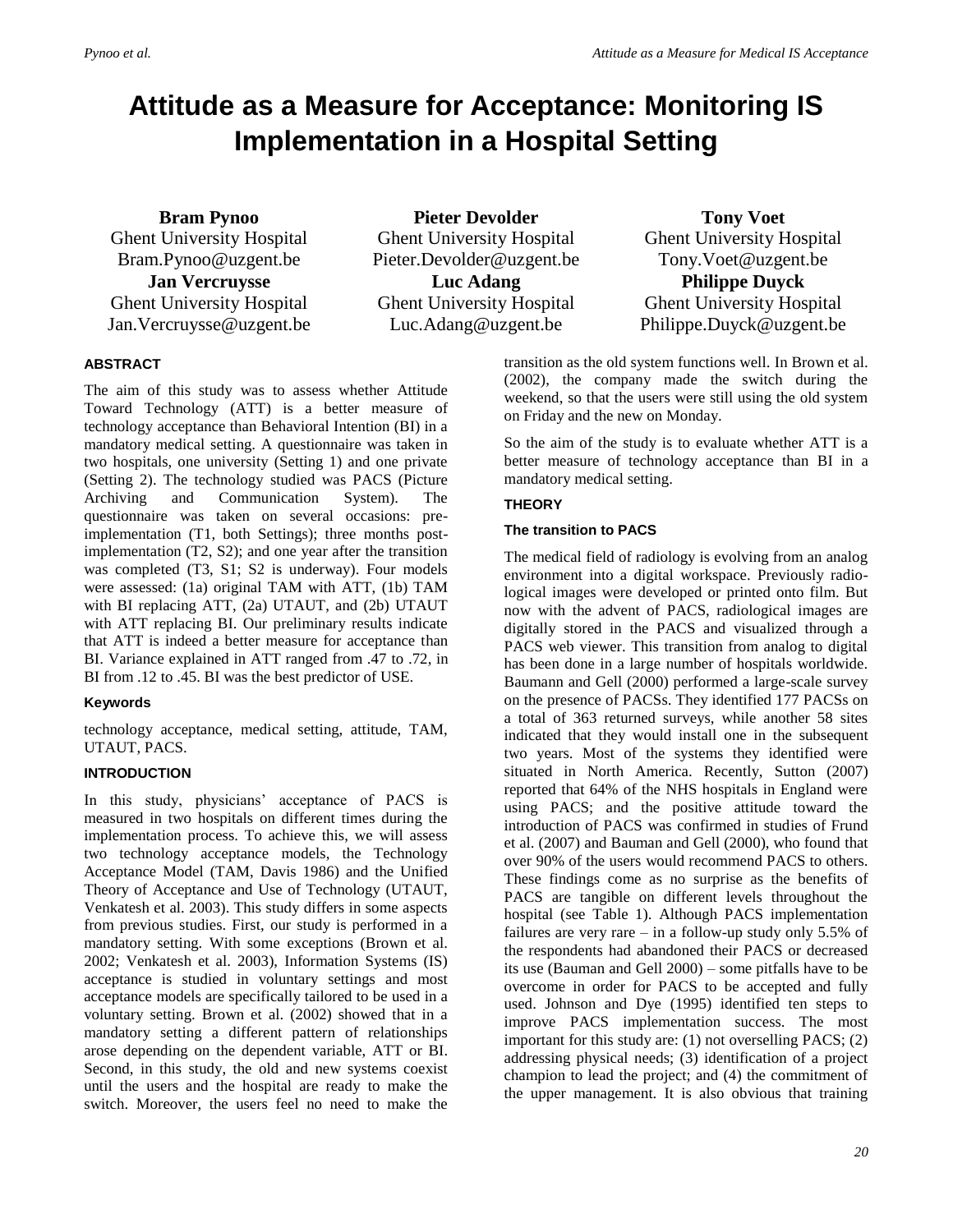should be provided to the users in order for PACS to be used and the investment to pay off (Law and Zhou 2003). However as the physicians are very busy and learning to work with PACS will not be deemed a priority, continuous support should be provided to the users, especially in the early days of PACS use (Pilling 1999). PACS implementers should also bear in mind that different users hold different views regarding PACS success (Pare et al. 2005).

| Management                                | Cost reduction (Reddy et al. 2006)                                                                                               |  |  |  |
|-------------------------------------------|----------------------------------------------------------------------------------------------------------------------------------|--|--|--|
| Radiology<br>department<br>(implementers) | Reduction of report turnaround time<br>(Hayt and Alexander 2001)                                                                 |  |  |  |
|                                           | Increased productivity (Lepanto et al.<br>2006)                                                                                  |  |  |  |
|                                           | Higher job satisfaction (Harisinghani)<br>et al. 2004)                                                                           |  |  |  |
| Physicians<br>(end-users)                 | Increased reliability of image<br>delivery; no more lost films and a<br>faster availability of the images<br>(Frund et al. 2007) |  |  |  |
|                                           | Decreased time for image searching<br>(Bryan et al. 1999)                                                                        |  |  |  |
|                                           | Availability of images 24/7                                                                                                      |  |  |  |

**Table 1. Benefits of PACS throughout the hospital**

#### **IS acceptance literature**

A number of measures are used to assess IS implementation success or IS acceptance. Delone and Mclean (2003) identified six categories of IS implementation success, including Use and User satisfaction. In IS literature it is common to define IS acceptance or implementation success as BI or use of the system, depending on the framework used.





TAM was an adaptation of the Theory of Reasoned Action (Fishbein and Ajzen 1975), but specifically tailored for modeling user acceptance of IS (Davis 1989) in voluntary settings (Davis 1986). Previous research showed that TAM is a very powerful and parsimonious way to represent the antecedents of system usage (Taylor and Todd 1995; Venkatesh et al. 2003). According to the original version of TAM, two beliefs – perceived usefulness (PU) and perceived ease of use  $(EOU)$  – influence people's ATT toward the technology. The use

of the technology is then predicted by ATT and PU. BI is omitted in this version of TAM.

BI was then put between ATT and USE and in the final version of TAM, ATT was removed, as in Figure 1b, because it was judged as redundant in a voluntary setting. However, as Brown et al. (2002) showed that the relationships between the constructs differed depending on the setting (mandatory vs. voluntary use), we will assess both versions of TAM. In an extended version of TAM – TAM2 – subjective norm was added as a predictor of behavioral intention (Venkatesh and Morris 2000), which makes it very similar to UTAUT (Venkatesh et al. 2003) displayed in Figure 2. TAM has been used in a range of settings, including medical settings, to study different technologies (Brown et al. 2002; Chau and Hu 2001; Davis et al. 1989; Taylor and



Figure 2. UTAUT (Venkatesh et al. 2003)

#### Todd, 1995).

UTAUT was designed based on eight prominent (technology) acceptance models (Venkatesh et al. 2003). But, while TAM gives a very parsimonious view on the acceptance of a new technology, UTAUT incorporates

> more antecedents of BI and system use: Performance Expectancy (PE), a construct closely related to PU in TAM; Effort Expectancy (EE), a construct that is similar to EOU in TAM; Social Influence (SI); and Facilitating Conditions (FC). Moreover, four moderating variables are included: gender, age, setting and experience. Venkatesh et al.

(2003) found that UTAUT explained up to 70% of the variance in BI when data were pooled over three measurements and 46 to 48% when only one measurement was taken into account. We will use a reduced version of UTAUT without the moderating variables and compare our results with the reference material in Venkatesh et al. (2003, table 21).

BI or use are good measures for technology acceptance in voluntary settings. However, in a mandatory setting, ATT is a better measure for technology acceptance, as the users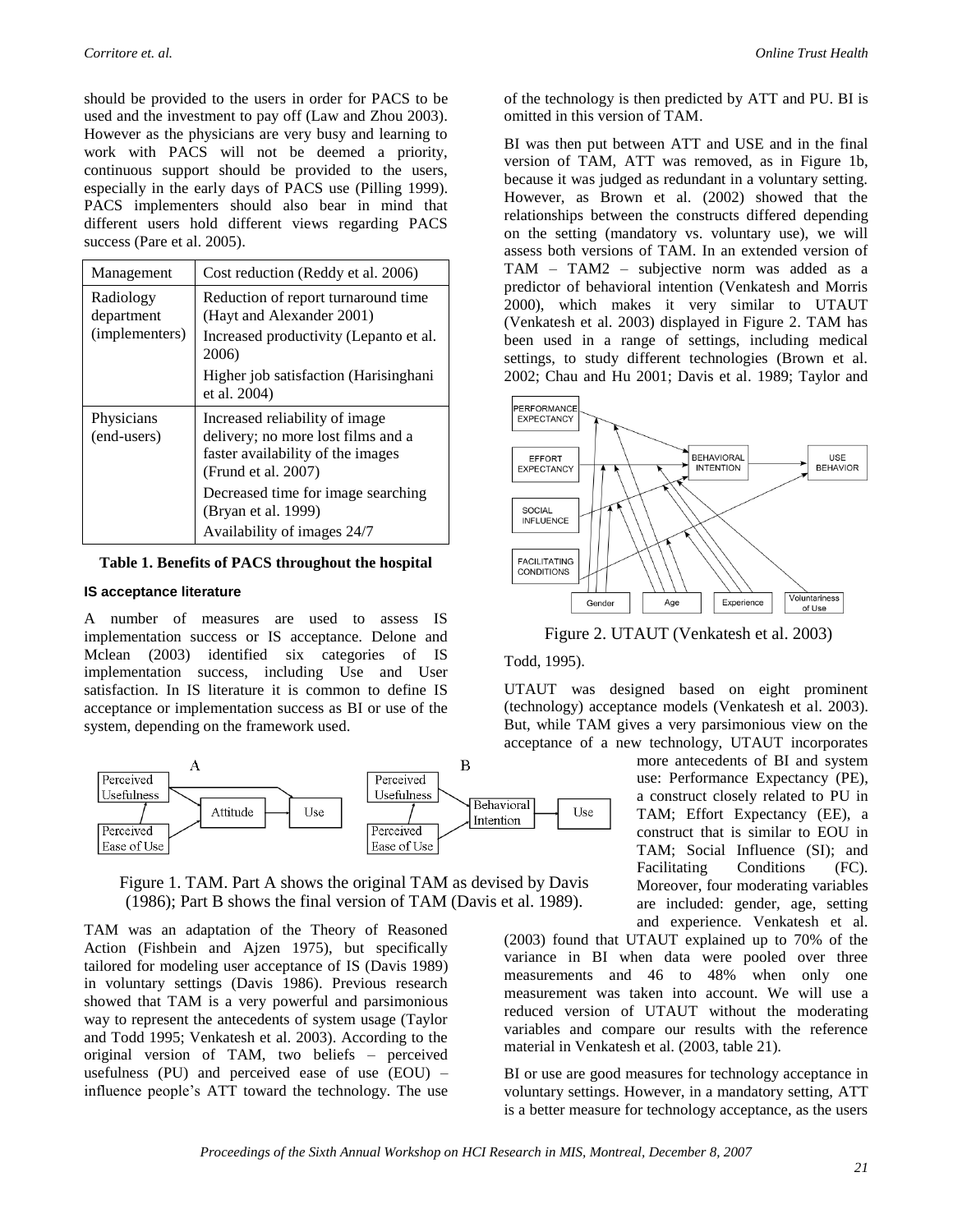have no choice of using the new technology in order to perform their job. In a study in the financial sector, Brown et al. (2002) found that the relations between the constructs in TAM differed in mandatory settings and that ATT in a mandatory setting acted as BI in a voluntary setting. Moreover, no correlation was found between ATT and BI (Brown et al. 2002). Thus, if there is no need to use the IS, a user might accept but never use the system. The notion of ATT as an indication for the performance of a behavior is not new. Ajzen and Fishbein (1980) state that the relationship between ATT and behavior is only strong and predictive if they correspond. So "attitude toward using PACS" should be a far better predictor of "PACS use" than "attitude toward PACS".

#### **METHOD**

#### **Questionnaire**

A questionnaire was created with six scales of Venkatesh et al. (2003) to assess UTAUT and TAM: PE/PU, EE/EOU, SI, FC, ATT and BI. The items of these scales had to be rated on a 7-point Likert scale ranging from 1 (complete disagreement) to 7 (complete agreement) with four as a neutral point. The questionnaires taken postimplementation included an extra item measuring the selfreported frequency of PACS usage in the previous months. At T2-T3, one item of the BI scale was removed, as "I plan …" and "I intend …" in future tense, are the same in Dutch. Some additional items were included in the questionnaires to capture the demographic information of the respondents and their use of PACS tools. The questionnaire contained no measure of perceived voluntariness of technology use as we estimated, in line with Brown et al. (2002), that use of PACS was mandatory as soon as the physicians had to use PACS in order to see radiological images.

#### **Timing of the questionnaires**

The questionnaire was taken on four occasions in two different settings. A fifth questionnaire is now collected in Setting 2. A timeframe of the timing of the questionnaires is presented in Figure 3. This questionnaire was not taken at T2 in Setting 1. There, a short, changed questionnaire was taken, which could not be used for this study.

#### **Study 1**

## *Setting*

The first study was conducted in a university hospital with about 4800 employees for 1169 beds. The medical staff consists of 600 physicians and about 1700 nurses. The radiology department is dispersed over 7 locations around the campus and it handles an ever-increasing number of requests. PACS go-live in the radiology department was in the course of March 2005 and hospitalwide in July 2005. The radiology department stopped printing film on February 14th 2006, so a dual "analog film printing / digital PACS delivery" situation existed for several months. At the start, the physicians were informed that the hospital would make the complete transition to PACS as soon as possible, but no date was set. Prior to the implementation of PACS, the hospital informatics department upgraded all computers so that they met the minimum requirements for the PACS web viewer.



Figure 3. Timeframe of PACS project per Setting

#### *Training issues*

Prior to the implementation of PACS, the radiology department PACS project cell considered several training options and they finally opted for the installation of a digital learning environment building on the vendorsupplied help system. This e-learning system was developed during radiologists' training and ready for use prior to the introduction of PACS to the physicians. PACS was first introduced to the physicians in a plenary session. During this session, the advantages of and the need for PACS were highlighted, together with an overview of the possibilities of PACS. The members of the project cell visited each service (45 in total) on three different occasions, during staff meetings, to solve user-problems.

## *Response rate*

At T1 (no experience), 570 questionnaires were sent through the internal mail and 184 usable questionnaires returned, while at T3 (extensive experience) only 147 usable questionnaires returned out of 585.

## **Study 2**

#### *Setting*

The second study was performed in a private hospital, a merger of four separate hospitals. About 2300 persons are employed in this hospital for 1094 beds. The medical staff consists of 200 physicians and 910 nurses. The radiology department is dispersed over the four hospitals. PACS golive in the radiology department was in April 2006 and the radiology department introduced PACS to the physicians in introductory meetings in the course of May 2006. The physicians gained access to PACS after these meetings. The radiology department stopped printing film in October 2006, however with a few exceptions. Analog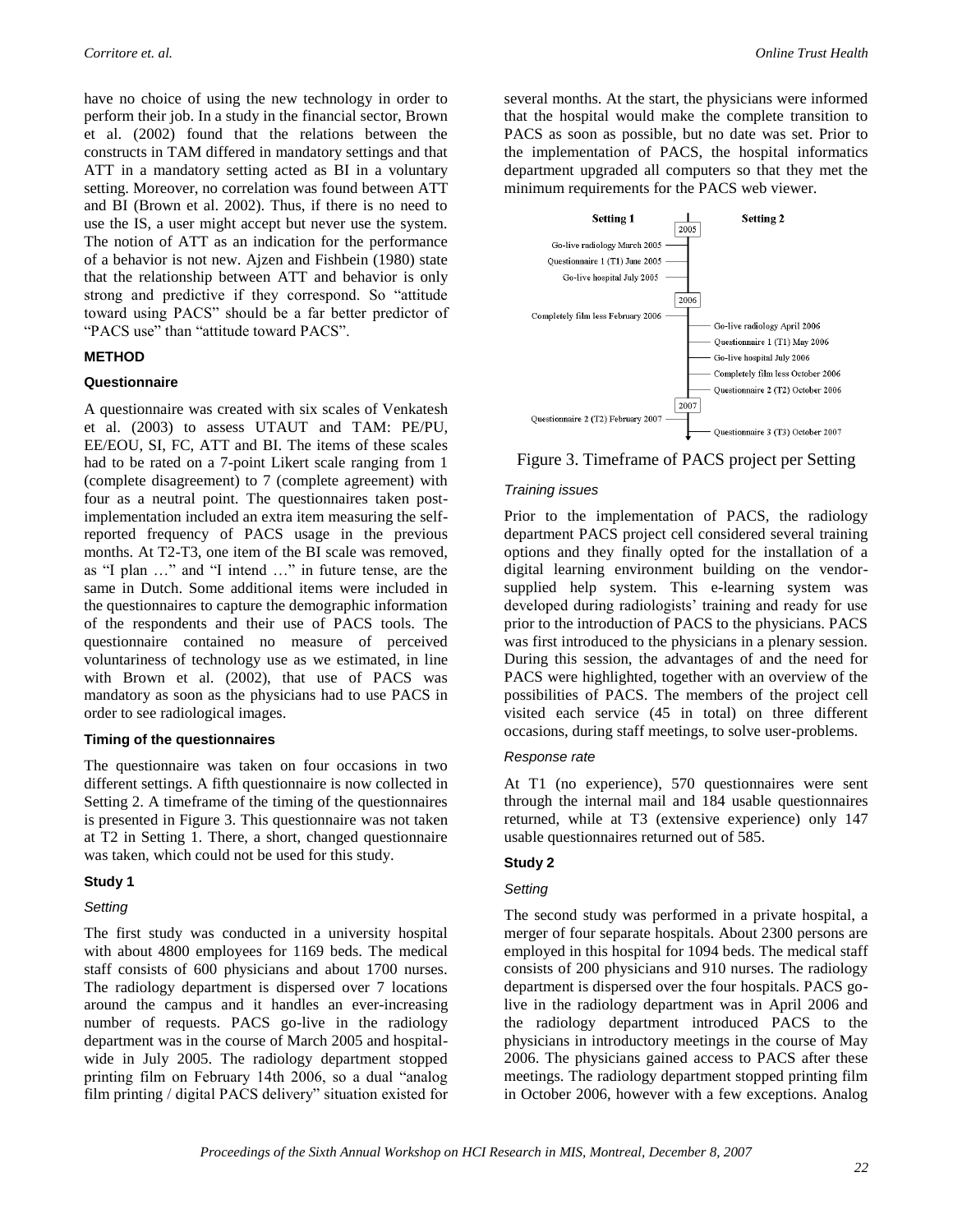images are still printed for physicians without computers and on special request. So, up to now, there still exists some sort of a dual "analog film printing / digital PACS delivery" situation. So in line with the definition of Brown et al. (2002), use of PACS in this setting is not yet mandatory.

### *Training issues*

The physicians were introduced to the features and possibilities of PACS in an introductory meeting. During this meeting, a demonstration was given on the use of PACS. After the implementation of PACS, several follow-up sessions and refresher courses were given to clarify user-problems. No further specific training was provided, as a newer version of the PACS web viewer was installed in this setting. This web viewer had an extended help system, which was in fact quite similar to the digital learning environment developed in setting 1.

#### *Response rate*

The first questionnaire (T1, no experience) was handed out and collected during the introductory sessions to PACS. This way 50 physicians were reached. At T2 (moderate experience) the questionnaires were delivered and collected through the internal mail of the hospital, 59 (out of 148) usable questionnaires were returned.

## **RESULTS**

Table 2 gives an overview of the descriptive statistics. Overall, the expectations at T1 were higher in Setting 2 than in Setting 1. However it seems that these expectations haven't been met as the ratings on all scales evolved in a negative manner at T2, but this could be due to the lack of extensive experience with PACS. The results at T3 will clarify this issue. However, it is remarkable that the ratings on the BI and ATT scales decreased. In Setting 1, where the physicians gained extensive experience with PACS at T3, a positive trend was observed. It seems that the implementation of PACS has succeeded. A comparison with the results of Setting 2 on T3 will be very interesting.

Table 3 presents an overview of the regression analyses. Four models were tested: (1) **Model 1a**: TAM as presented in Figure 1A; (2) **Model 1b**: TAM as presented in Figure 1B; (3) **Model 2a**: UTAUT as in Figure 2, without the moderating variables; (4) **Model 2b**: UTAUT with BI replaced by ATT. Over all settings and measurements, variance explained in ATT was higher than in BI. Variance explained in use was very low at T3 (S1), but higher at T2 (S2) where use of PACS was not yet mandatory. BI was a better predictor of USE than ATT except in model 2b (S1).

In Setting 1, the key predictor of ATT was PE/PU at both times, with EE/EOU as a good secondary predictor on T1. A different picture emerged in Setting 2. There EE/EOU was the best predictor of ATT at T1, while PE/PU was the best predictor at T2, with SI as a strong secondary predictor of ATT. It is striking that in Setting 2 a negative connection is found between PE/PU and BI on T1 and between EE and BI on T2, while this is not the case when ATT is the dependent variable.

## **DISCUSSION**

In this study, the acceptance of a medical IS by physicians was measured in two hospitals on several times, using questionnaires devised to assess TAM and UTAUT. The aim was to find out which variable, ATT or BI, is the best measure for technology acceptance in a mandatory setting. Our results indicate that, in a mandatory setting, ATT is a better measure for acceptance than BI: while the regressions on ATT were all very clear and straightforward, the regressions on BI revealed some strange patterns (e.g. negative regression coefficients for

|                                                                | Setting 1    |                   | Setting 2                          |                   |  |  |  |
|----------------------------------------------------------------|--------------|-------------------|------------------------------------|-------------------|--|--|--|
|                                                                | T1           | T <sub>3</sub>    | T1                                 | T <sub>2</sub>    |  |  |  |
| PE                                                             | $5.14^{a}$   | $5.73^{a}$        | $4.94^{b}$                         | 3.90 <sup>b</sup> |  |  |  |
| EE                                                             | $4.42^{a,c}$ | $5.27^{\rm a}$    | $5.34^{b,c}$                       | $4.65^{\rm b}$    |  |  |  |
| SI                                                             | $3.39^{a,c}$ | 4.17 <sup>a</sup> | $4.65^{b,c}$                       | $5.38^{b}$        |  |  |  |
| FC                                                             | $4.39^{a,c}$ | 5.31 <sup>a</sup> | $5.19^{b,c}$                       | $4.54^{b}$        |  |  |  |
| <b>ATT</b>                                                     | $5.04^{a,c}$ | $5.42^{\rm a}$    | $5.78^{b,c}$                       | 5.11 <sup>b</sup> |  |  |  |
| BI                                                             | $5.66^{a,c}$ | 6.60 <sup>a</sup> | $6.27^{\text{c}, \text{b}\dagger}$ | $5.80^{b\dagger}$ |  |  |  |
| <b>USE</b>                                                     |              | 6.12              |                                    | 5.68              |  |  |  |
| <b>NOTES: VALUES WITH SAME</b><br>SUFFIXES DIFFER ON P<.05 (OR |              |                   |                                    |                   |  |  |  |

P<.10) (2-SIDED T-TEST): <sup>A</sup> S1: T1⇔T3;<sup>`B</sup>S2: T1⇔T2; <sup>C</sup>S1-T1⇔S2-T1

**Table 2. Mean Scale Ratings (Likert scale from 1 to 7)**

|                  | Setting 1-T1    |          | Setting 1-T3    |                 | Setting 2-T1    |          | Setting 2-T <sub>2</sub> |                 |
|------------------|-----------------|----------|-----------------|-----------------|-----------------|----------|--------------------------|-----------------|
| Model            | 1a(.57)         | 1b(.34)  | 1a(.47)         | 1b(.21)         | 1a(.47)         | 1b(.12)  | 1a(.65)                  | 1b(.24)         |
| PU               | $.49***$        | $.43***$ | $.54***$        | $.34***$        | $.21^{\dagger}$ | $-.07$   | $.50***$                 | $.43***$        |
| <b>EOU</b>       | $.36***$        | $.22***$ | **<br>.21       | $.18*$          | $.61***$        | $.42$ ** | $.40***$                 | .12             |
| Model            | 2a(.35)         | 2b(.58)  | 2a(.31)         | 2b(.52)         | 2a(.14)         | 2b(.50)  | 2a(.45)                  | 2b(.72)         |
| <b>PE</b>        | $.41***$        | $.48***$ | $.29***$        | $.49***$        | $-.07$          | $.23*$   | $.52***$                 | $.57***$        |
| EE               | .16             | $.34***$ | .00             | $.15^{\dagger}$ | $.39*$          | $.54***$ | $-.22$                   | $.20^{\dagger}$ |
| <b>SI</b>        | .09             | $.13***$ | $.12^{\dagger}$ | $.21***$        | .12             | $-.02$   | $.41***$                 | $.27***$        |
| FC               | $.13*$          | .01      | $.34***$        | .10             | .16             | $.24*$   | $.34***$                 | $.15^{\dagger}$ |
| Dep: USE         | 1a(.05)         | 1b(.02)  | 2a(.03)         | 2b(.05)         | 1a(.20)         | 1b(.20)  | 2a(.22)                  | 2b(.20)         |
| <b>ATT</b><br>βI | .08             | $.17*$   | .10             | $.17^{\dagger}$ | .25             | 1.46     | $.36*$                   | $.33*$          |
| FC<br>PU         | $.20^{\dagger}$ | N/A      | .14             | .12             | .26             | N/A      | .21                      | .21             |

**Table 3. Results of regression analysis per model. Adj. R² between brackets. Lower part: regression on USE on T3 and T2. The values reported are β-regression coefficients. (Sig.level\*\*\*p<.001; \*\*p<.01; \* p<.05; † p<.10.)**